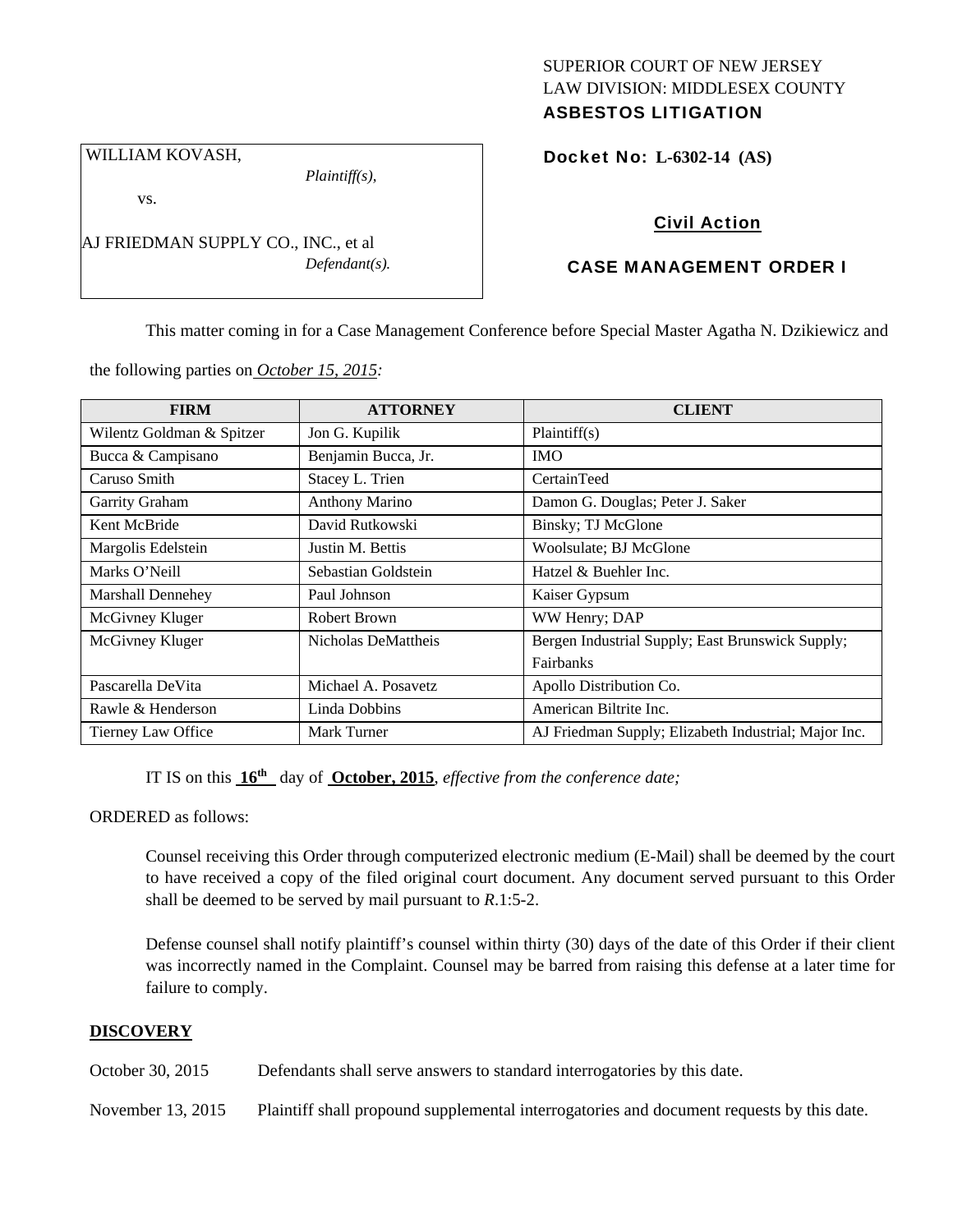| December 11, 2015 | Defendants shall serve answers to supplemental interrogatories and document requests by<br>this date.                                                                                                       |
|-------------------|-------------------------------------------------------------------------------------------------------------------------------------------------------------------------------------------------------------|
| November 13, 2015 | Defendants shall propound supplemental interrogatories and document requests by this date.                                                                                                                  |
| December 11, 2015 | Plaintiff shall serve answers to supplemental interrogatories and document requests by this<br>date.                                                                                                        |
| December 31, 2015 | Plaintiff depositions shall be concluded by this date. Plaintiff's counsel shall contact the<br>Special Master within one week of this deadline if plaintiff depositions are not completed by<br>this date. |
| January 29, 2016  | Fact discovery, including depositions, shall be completed by this date. Plaintiff's counsel<br>shall contact the Special Master within one week of this deadline if all fact discovery is not<br>completed. |
| February 29, 2016 | Depositions of corporate representatives shall be completed by this date.                                                                                                                                   |

## **EARLY SETTLEMENT**

- April 22, 2016 Settlement demands shall be served on all counsel and the Special Master by this date.
- May 18, 2016 @ 9:30am **Early settlement conference**. All defense counsel shall appear with authority to negotiate settlement and have a representative authorized to negotiate settlement available by phone. Any request to be excused from the settlement conference shall be made to the Special Master no later than 4:00pm of the day prior to the conference.

### **SUMMARY JUDGMENT MOTION PRACTICE**

- March 4, 2016 Plaintiff's counsel shall advise, in writing, of intent not to oppose motions by this date.
- March 18, 2016 Summary judgment motions shall be filed no later than this date.
- April 15, 2016 Last return date for summary judgment motions.

### **MEDICAL DEFENSE**

October 30, 2015 Plaintiff shall serve executed medical authorizations by this date.

August 19, 2016 Defendants shall identify its medical experts and serve medical reports, if any, by this date. **In addition, defendants shall notify plaintiff's counsel (as well as all counsel of record) of a joinder in an expert medical defense by this date.** 

### **LIABILITY EXPERT REPORTS**

| July 18, 2016   | Plaintiff shall identify its liability experts and serve liability expert reports or a certified<br>expert statement by this date or waive any opportunity to rely on liability expert testimony. |
|-----------------|---------------------------------------------------------------------------------------------------------------------------------------------------------------------------------------------------|
| August 19, 2016 | Defendants shall identify its liability experts and serve liability expert reports, if any, by this<br>date or waive any opportunity to rely on liability expert testimony.                       |

\_\_\_\_\_\_\_\_\_\_\_\_\_\_\_\_\_\_\_\_\_\_\_\_\_\_\_\_\_\_\_\_\_\_\_\_\_\_\_\_\_\_\_\_\_\_\_\_\_\_\_\_\_\_\_\_\_\_\_\_\_\_\_\_\_\_\_\_\_\_\_\_\_\_\_\_\_\_\_\_\_\_\_\_\_\_\_\_\_\_\_\_\_\_\_\_\_\_\_\_\_\_\_\_\_\_\_\_\_\_